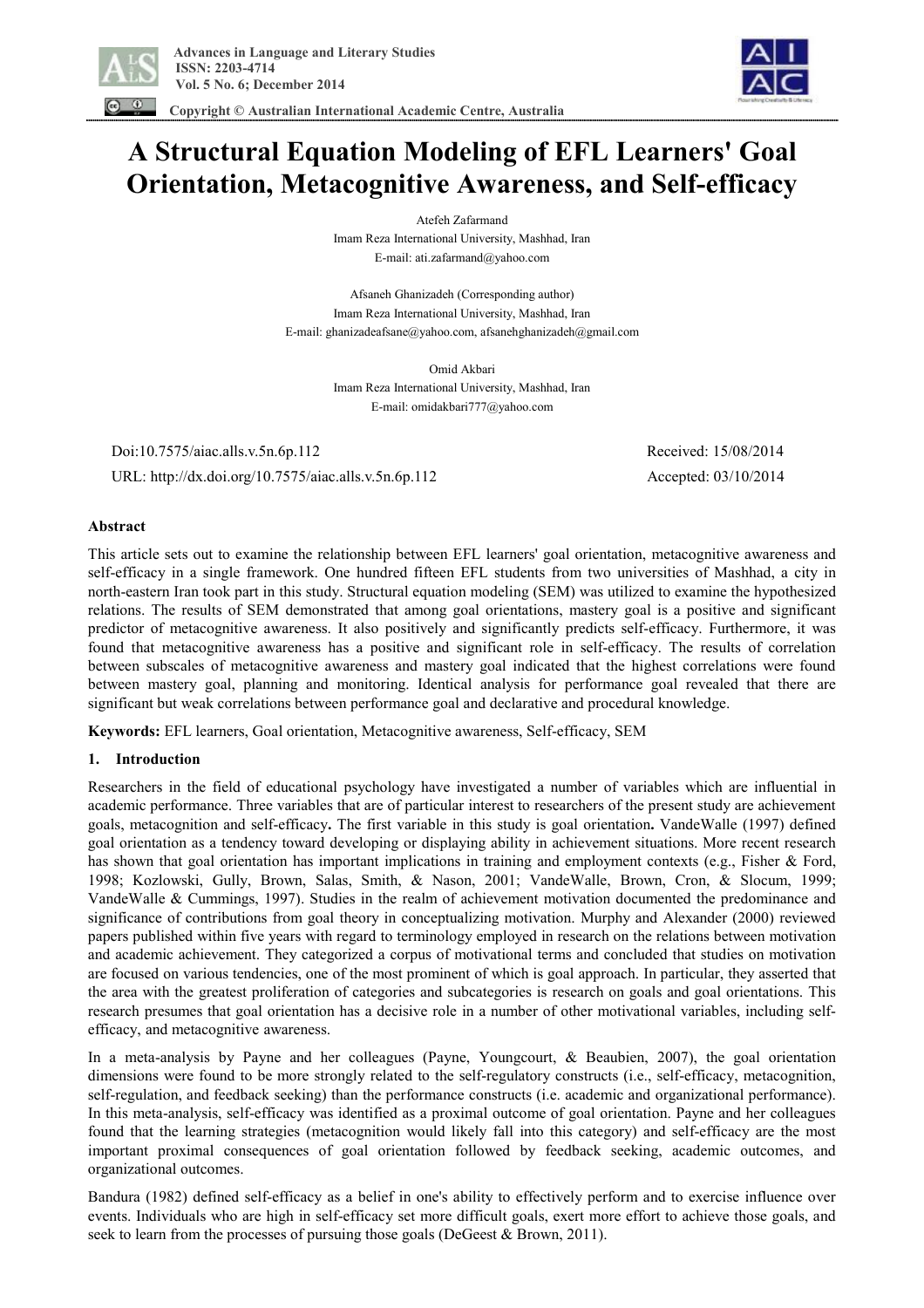Metacognition is defined as "an individual's knowledge and control over one's own cognitions" (Schraw & Dennison, 1994, p.460). Individuals high in metacognitive awareness are skilled at monitoring their progress towards goals, identifying their strengths and weaknesses, and adjusting their learning strategies accordingly to achieve favorable outcomes (Flavell, 1979).To justify the present research examining the possible associations among the aforementioned variables within a causal model, this paper begins with a review of the research on goal orientation, self-efficacy and metacognition.

# **2. Research on goal orientation**

Achievement goal theory focuses on how students think about themselves, their tasks, and their performance in the classroom. Rather than conceiving of students as lacking or possessing motivation to learn, achievement goal theory focuses on students' perception of educational goals. Researchers have proposed three types of achievement goal orientations: mastery goals, where students pursue their competence by developing and improving their ability against self-set standards; performance-approach goals, where learners are concerned about displaying their ability; and performance avoidance goals, where students' main concern is hiding their lack of ability (Elliot, 2005). Researchers have investigated a number of important ways in which goal orientations relate to students, behaviors and attitudes in the classroom (Brophy, 2004; Pintrich & Schunk, 2002). In general there is a widespread preference for mastery goals among educationalists. Dweck (2000) posited that mastery-oriented learners face challenges and persevere in difficulties. Researchers have consistently indicated that mastery goals are associated with effective and adaptive patterns of learning and achievement (Middleton & Midgley, 1997; Pajares, Britner, &Valiante, 2000). Masteryoriented students have also been found to be intrinsically motivated and use elaboration strategies, and attain high levels of performance (Elliot & Dweck, 1988). In contrast, performance-avoidance orientation tends to have a negative effect on reaching optimal motivation and learning and is associated with maladaptive learning patterns. However, research on performance orientation demonstrated conflicting results. It is posited that performance-oriented learners are inclined toward playing safe and relinquish in the face of difficulties (Dweck, 2000). It is also contended that performanceoriented students tend to be extrinsically motivated and use superficial learning strategies (Elliot & Dweck, 1988). Elliot and Harackiewicz (1996), on the other hand, noted that the performance-approach orientation has a positive effect on reaching optimal motivation and learning. Wolters and Pintrich (1996) also argued that students adopting a performance-approach goal showed adaptive learning patterns including deep cognitive and regulatory strategies. Nichols (1990) suggested that individuals who believe that ability is defined by effort tend to adopt mastery goals, while those who believe that ability is determined by normative comparison tend to adopt performance goals.

More recent studies pointed out that the different goal orientations do not necessarily need to be treated as opposites but can be seen as complementary. For example, Meece and Holt (1993) found that students could be high in mastery motivation and also high in performance orientation, while others could be low in both dimensions. To indicate how multiple goals interact and jointly influence student learning and achievement, Roebken (2007) studied achievement goals of 2309 college students. He found that students pursuing both mastery and performance goals are more satisfied with their academic experience, show a higher degree of academic engagement, and achieve better grades than students who pursue a mastery orientation alone or a performance-avoidance/performance orientation. In essence, it can be concluded from these studies that the kinds of goals students adopt serve to provide the framework for the challenging motivation and efficiency related behaviors of students that teachers work with on a daily basis.

# **3. Research on Self-efficacy beliefs**

Pajares (1992) contended that beliefs play a more decisive role than knowledge in organizing and approaching tasks. Over the past two decades, specific attention has focused on self-efficacy beliefs, that is, an individual's sense of their own capabilities to organize and successfully complete a task. Bandura (1982) defined self-efficacy as a belief in one's ability to effectively perform and to exercise influence over events. According to Bandura (1982), self-efficacy refers to perceptions about one's capabilities to organize and implement actions in specific situations that may contain novel, unpredictable, and possibly stressful features. Self-efficacy is hypothesized to influence a person's choice of activities, effort expenditure, and persistence (Bandura, 1986). People who perceive themselves as less efficacious for learning may avoid task, whereas those who hold high sense of efficacy are more likely to participate. When going through difficulties, student who judge themselves efficacious expend greater effort and persist longer than those who are less sure of their capabilities. Studies have indicated that self-efficacy beliefs correlate positively with academic achievement and motivation (e.g., Pajares & Miller 1994; Bandura 1997; Pajares 2003), thus substantiating Bandura's (1997) contention that learners with higher self-efficacy participate more readily, work harder, pursue more challenging goals, spend more effort toward fulfilling identified goals, and persist longer in the face of difficulty. While students with low self-efficacy display less persistence and effort expenditure avoid uncertain and challenging tasks, lack intentionality, and possess attributions that are nonrealistic and maladaptive.

Bandura (1993) postulated that self-efficacy beliefs regulate functioning through cognitive, motivational, affective and selection processes. The effects of self-efficacy beliefs on cognitive processes take various forms. Bandura's view is that most human behavior is regulated by forethought. With a stronger sense of self-efficacy, an individual will set more challenging goals for themselves. Self-efficacious individuals visualize success, and this provides positive support for performance. Bandura asserted that there is a great difference between possessing knowledge and skills, and being able to use them well.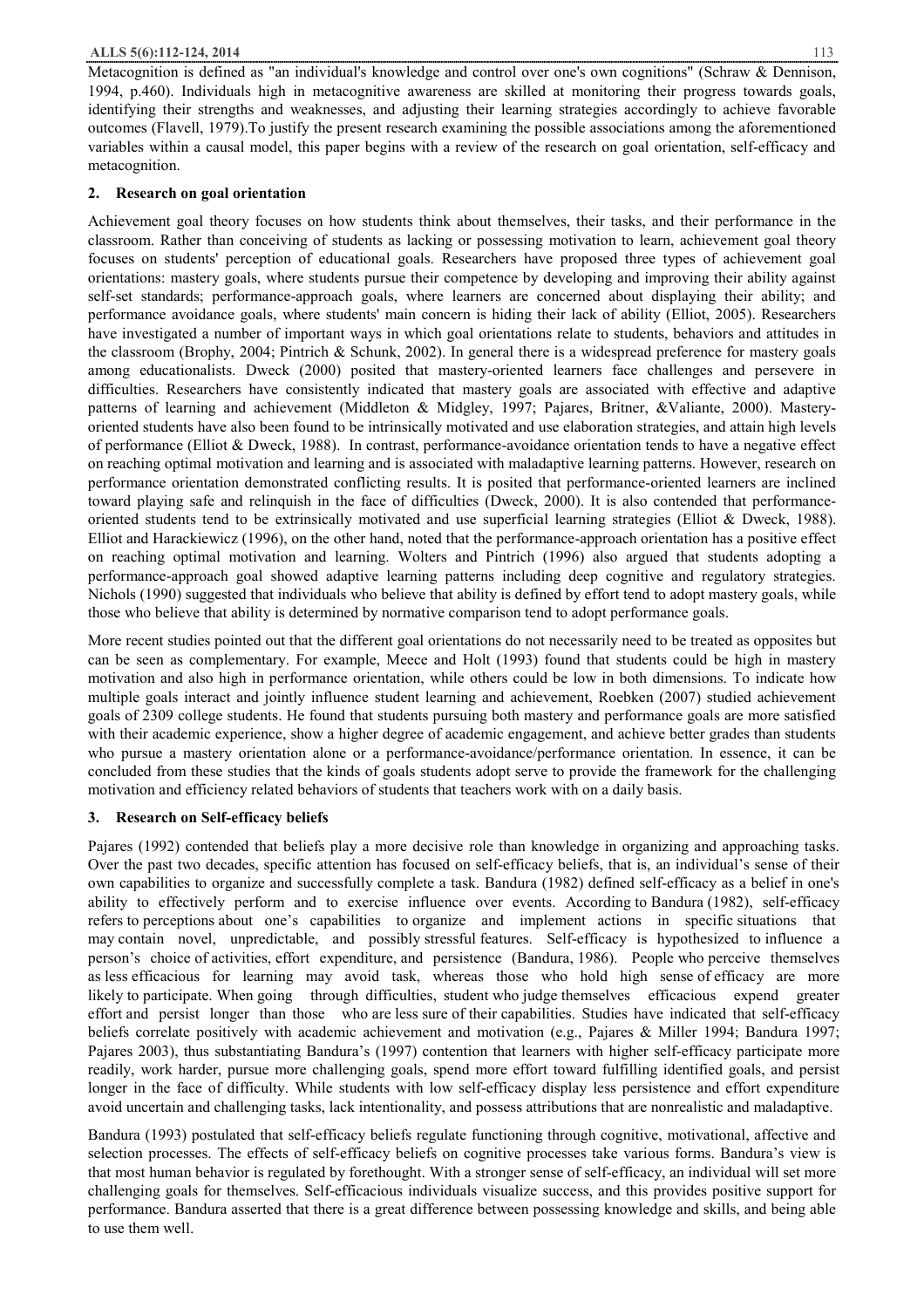Regarding motivation, highly self-efficacious individuals set challenging goals, expect their efforts to produce good results, and believe their failure is due to insufficient effort or inadequate strategies rather than lack of ability. Bandura (1997) states that self-efficacy beliefs play a major role in the regulation of motivation and have the benefit of enhancing individuals' confidence in their capabilities.

#### **4. Research on metacognitive awareness**

Flavell (1970) defined Metacognition as an individual's knowledge and control over one's own cognitions and also Schraw put it in this way "the ability to reflect upon, understand and control one's learning" (Schraw & Dennison, 1994, p.460). Recent studies indicated that learners who are aware of their metacognition or are metacognitively aware, perform better than unaware learners. Individuals high in metacognitive awareness are skilled at monitoring their progress towards goals, identifying their strengths and weaknesses, and adjusting their learning strategies accordingly to achieve favorable outcomes (Ford, Smith, Weissbein, Gully, & Salas, 1998). There are generally two components of metacognition: knowledge of cognition, and regulation of cognition (Flavell, 1979). Knowledge of cognition measures an awareness of one's strengths weaknesses, knowledge about strategies and why and when to use those strategies. Metacognitive knowledge is about our own cognitive processes and our understanding of how to regulate those processes to maximize learning. Regulation of cognition measures knowledge about planning, implementing, monitoring, and evaluating strategy use. Flavell (1979) classified knowledge of cognition into three subcategories: person, task and strategy knowledge: Person refers to general knowledge which an individual has about human being's cognitive capabilities. Task is the knowledge about the nature of the task. Finally, strategy indicates the knowledge about strategies that may be useful for various tasks and different situations.

Metacognition includes at least three different types of metacognitive awareness when considering metacognitive knowledge (Jacobs & Paris, 1987):

- 1. **Declarative Knowledge**: refers to knowledge about oneself as a learner and about what factors can influence one's performance *(*Schraw & Gregory ,1998). Declarative knowledge can also be referred to as "world knowledge"(Schneider & Artelt, 2010).
- 2. **Procedural Knowledge**: refers to knowledge about doing things. This type of knowledge is displayed as heuristics and strategies *(*Schraw & Gregory,1998). A high degree of procedural knowledge can allow individuals to perform tasks more automatically. This is achieved through a large variety of strategies that can be accessed more efficiently (Pressley, Borkowski, & Schneider, 1987).
- 3. **Conditional knowledge**: refers to knowing when and why to use declarative and procedural knowledge (Garner, 1990). It allows students to allocate their resources when using strategies. This in turn allows the strategies to become more effective (Reynolds, 1992).

Similar to metacognitive knowledge, metacognitive regulation or "regulation of cognition" contains three skills that are essential *(*Schraw & Gregory, 1998):

- 1. **Planning**: refers to goal setting and appropriate selection of strategies and the correct allocation of resources that affect task performance before involving in learning.
- 2. **Monitoring**: refers to one's awareness of comprehension and task performance and the use and strategies while engaging in an activity.
- 3. **Evaluating**: refers to appraising the final product of a task and the efficiency at which the task was performed. This can include re-evaluating strategies that were used.

Students who demonstrate a wide range of metacognitive skills perform better on exams and complete work more efficiently. They are self-regulated learners who utilize the "right tool for the job" and modify learning strategies and skills based on their awareness of effectiveness. Individuals with a high level of metacognitive knowledge and skill identify blocks to learning as early as possible and change "tools" or strategies to ensure goal attainment. Swanson (1990) found that metacognitive knowledge can compensate for IQ and lack of prior knowledge when comparing fifth and sixth grade students' problem solving. Students with a high-metacognition were reported to have used fewer strategies, but solved problems more effectively than low-metacognition students, regardless of IQ or prior knowledge (Swanson, 1990).

# **5. Research on the relationship between goal orientation, metacognitive awareness and self-efficacy**

The first association studied in the present research is the potential nexus between self-efficacy and goal orientation. Plethora of studies in educational domain pointed out to the influential role of self-efficacy in shaping motivation and academic performance (e.g., Bandura, 1993; Paulsen & Gentry, 1995; Schunk, 1981, 1989; Zimmerman, 2000). Goal orientation is another motivational factor that has a significant impact on student learning outcomes. Bandura (1993) argued that motivation involves cognitive comparison processes and these processes are produced based on the goals students set for their learning.

When students set challenging goals for themselves that are specific and proximal in time, they can perceive their learning progress more readily, and this self-satisfaction in performance accomplishments in turn, enhances their selfefficacy. Students with increased self-efficacy are likely to set even more challenging ultimate goals for themselves.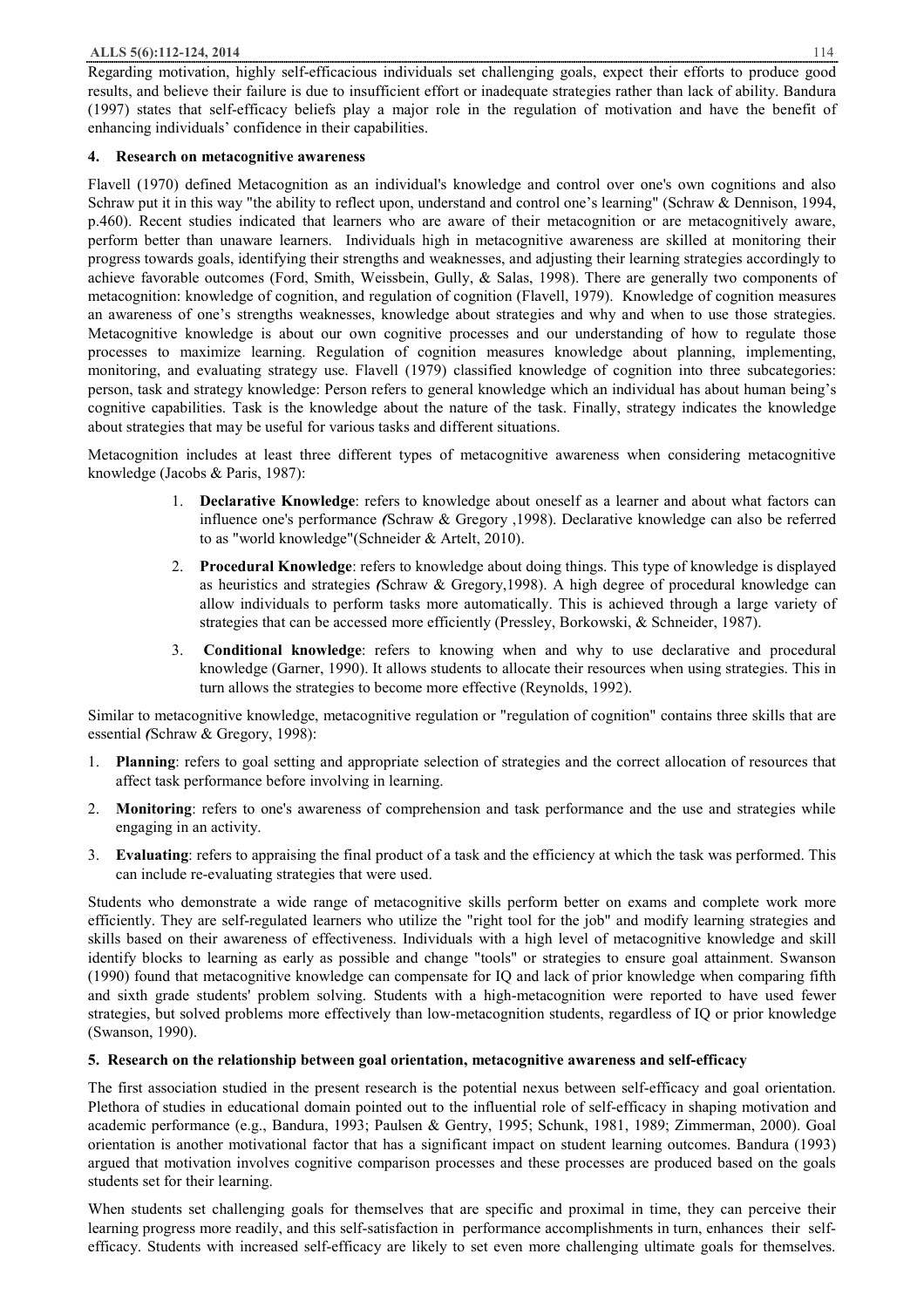#### **ALLS 5(6):112-124, 2014** 115

Therefore, Schunk (1990) contended that there exists a reciprocal relationship between students' goal orientation and their perceived efficacy. Zimmerman, Bandura, and Martinez Pons's (1992) study on the role of self-efficacy beliefs and personal goal setting also revealed that the high sense of efficacy not only enables learners to set challenging goals for themselves but also influences their commitment to fulfill these challenges. Previous empirical studies have also corroborated a positive relationship between the types of goals individuals adopt for learning and their sense of efficacy beliefs (e.g., Jackson, 2002; Pajares, 2003). These studies indicated that individuals who adopt mastery goals tend to have higher self-efficacy than those who have performance-goal orientation or performance-avoidance orientation. According to Dweck and Leggett (1988), students who adopt a learning or mastery orientation promote the perceptions of self-confidence (self-efficacy) and success in their courses. Bradford and Kozlowski's (2002) study supported the adaptive nature of mastery orientation and its positive relationship with the perceived self-efficacy of undergraduate college students. In a similar vein, Hsieh, Sullivan and Guerra (2007) found interplay between students' self-efficacy and the adoption of mastery goals among students in good academic standing (GPA of higher than 2.0). The results also indicated that self-efficacy exerts a stronger positive influence on achievement in the absence of performance-avoidance goal orientation. The opposite was found for students on academic probation (GPA of less than 2.0). Students with higher self-efficacy endorsed performance-avoidance goals more strongly than those with lower self-efficacy.

Metacognitive awareness which is defined as how to organize, monitor, evaluate, and regulate one's thinking processes and also metacognitive skills are important as well (Bandura, 1997). However, possessing the necessary cognitive and metacognitive skills is only part of the story. Individuals also need a sense of efficacy allowing them to employ these strategies consistently, persistently and skillfully, especially when they encounter difficulties in the processes of learning and deficient performances bring negative consequences. Bandura (1997) made a comparison between students holding a high sense of self-efficacy and those with lower self-efficacy. He found that when good results are hard to come by, people with a high sense of efficacykeep up strategic thinking in the search for optimal solutions. By contrast, those students with a weak sense of efficacy usually end up directing their efforts and ineffectively. According to Bandura (1997), successful performance is often the joint product of appropriate capabilities and a high sense of efficacy. So, it can plausibly be concluded that an awareness of metacognitive skills and processes is associated with ones' sense of self-efficacy beliefs.

The relationship between goal-orientation and cognitive and metacognitive strategies has also been explored by a number of researchers in the domain of general education. Pintrich and DeGroot (1990) found that the learners who select mastery goal orientations show higher levels of cognitive and metacognitive strategies than those who focus on proving their abilities to others or avoiding the perception of incompetence. Similarly, Kharazi, Ezhehei, Ghazi Tabatabaei, and Kareshki (2008), in a study on 685 third grade high school students in Tehran, reported mutual significant correlations between achievement goals and metacognitive strategies components. In another study, Ford, Smith, Weissbein, Gully, and Salas (1998) linked learning goal orientation and metacognitive activity and found that metacognitive activity was significantly related to knowledge acquisition, post-training performance, and self-efficacy. In a study by Schmidt and Ford (2003), metacognitive activity was positively related to learning goal orientation as well as cognitive, affective, and skill based learning outcomes. Similarly, Bell and Kozlowski (2002) found that learning goal orientation was significantly related to metacognitive activity.

In the present study, these variables are studied within a single framework to examine the interrelationship among these constructs. This area of research was selected because, as mentioned earlier, each of these constructs have significant role in successful learning and in student's achievement (e.g., Bandura, 1997; Ames, 1992; Dweck, 1986; Harackiewicz, Barron, & Elliot, 1998; Schraw, 1994). Furthermore, to the researcher's best knowledge, no documented study to date investigated the association of these constructs in an EFL context.

#### **6. Purpose of the study**

The main purpose of this study is to investigate the relationship between three factors conducive to effective learning, i.e., goal orientation, meta-cognitive awareness and self-efficacy of EFL learners. Figure 1 illustrates our hypothesized model. Standard equation modeling (SEM) was selected to study the casual relations. In our proposed model, the role of achievement goal-orientations in the other two variables is examined.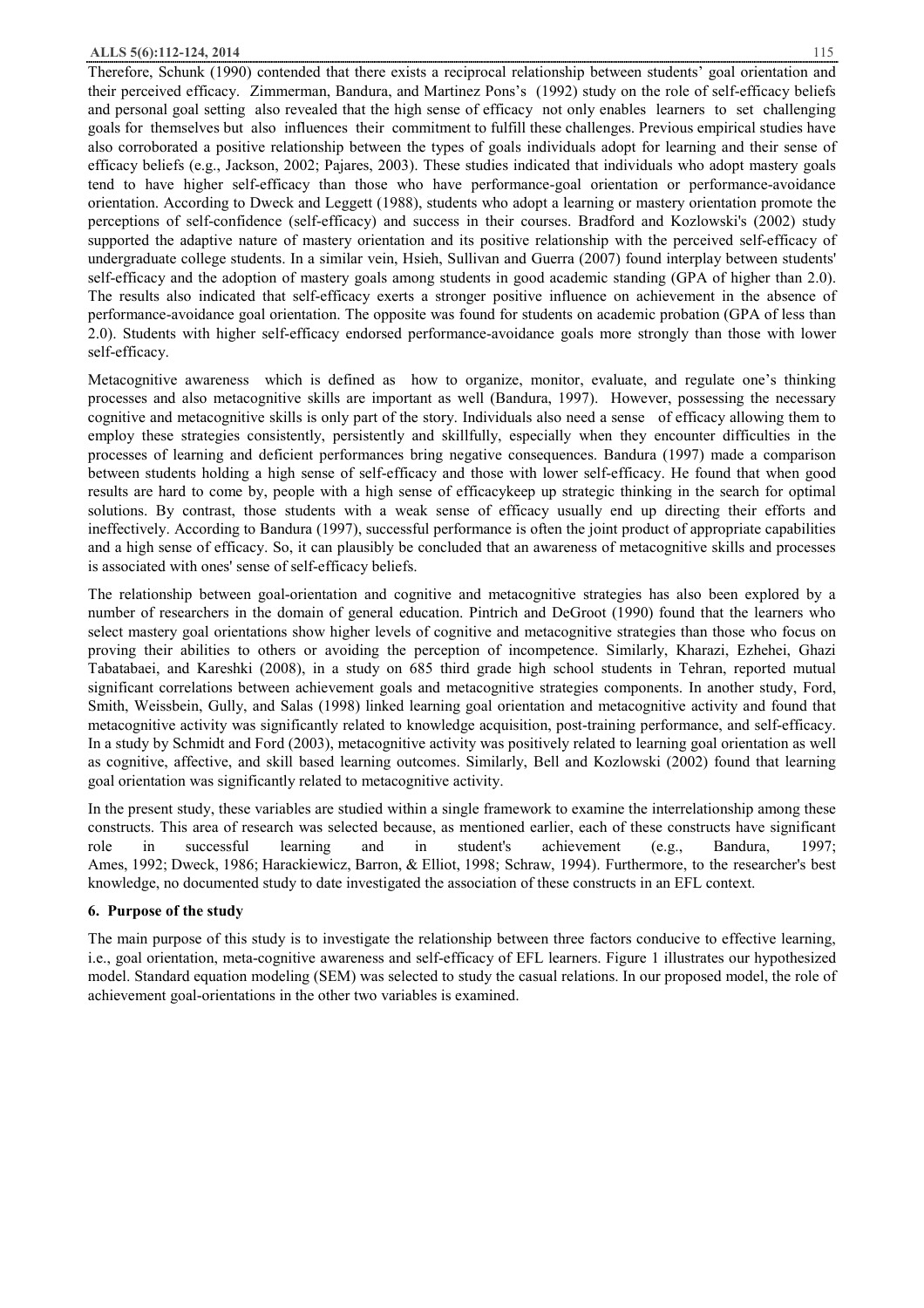

Figure 1.The hypothetical model of goal orientation, metacognitive awareness, and self-efficacy.

As indicated in the figure, three goal orientations were assessed: mastery, performance, and avoidance goal orientations. The influence of each of these goals on EFL learners' metacognitive awareness as well as language learning selfefficacy was studied. In this study, the effect of metaconnitive awareness on self-efficacy was also hypothesized. Metacognitive awareness as measured in the present study comprises eight subscales as follows: F1: declarative knowledge, F2: procedural knowledge, F3: conditional knowledge, F4: planning, F5: information management skills, F6: monitoring, F7: debugging, F8: evaluation. The arrows indicate the direction of relationship.

To this end, the following research questions were formulated:

- 1. Is there any significant relationship between Iranian EFL learners' metacognitive awareness and goal orientation?
- 2. Is there any significant relationship between Iranian EFL learners' self-efficacy and goal orientation?
- 3. Is there any significant relationship between Iranian EFL learners' self-efficacy and metacognitive awareness?

# **7. Method**

#### *7.1 Participants*

The participants of this study consisted of 115 junior BA and MA Iranian university students studying TEFL (teaching English as a foreign language). The sample is heterogeneous regarding factors like age and gender and the students were selected from universities in Mashhad, Iran . Stratified random sampling was used in order to come up with representative sample.

# *7.2 Instrumentation*

#### 7.2.1 Metacognitive Awareness Inventory

The metacognitive awareness inventory used in this study was adapted from Schraw and Dennison (1994). It includes 52 statements investigating two categories of metacognition; knowledge of cognition and regulation of cognition with their subcomponents. Items are mixed and not divided into these categories (Schraw, 1998). All items are true or false. The inventory showed a satisfactory reliability coefficient of 0.88. Numbers of statements dealing with each category are shown in Table 1.

Operational definitions of component categories of this inventory are presented below:

# *Knowledge of Cognition*

- 1. Declarative knowledge: knowledge about one's skills, intellectual resources, and abilities as a learner.
- 2. Procedural knowledge: knowledge about *how* to implement learning procedures (e.g., strategies).
- 3. Conditional knowledge: knowledge about *when* and *why* to use learning procedures.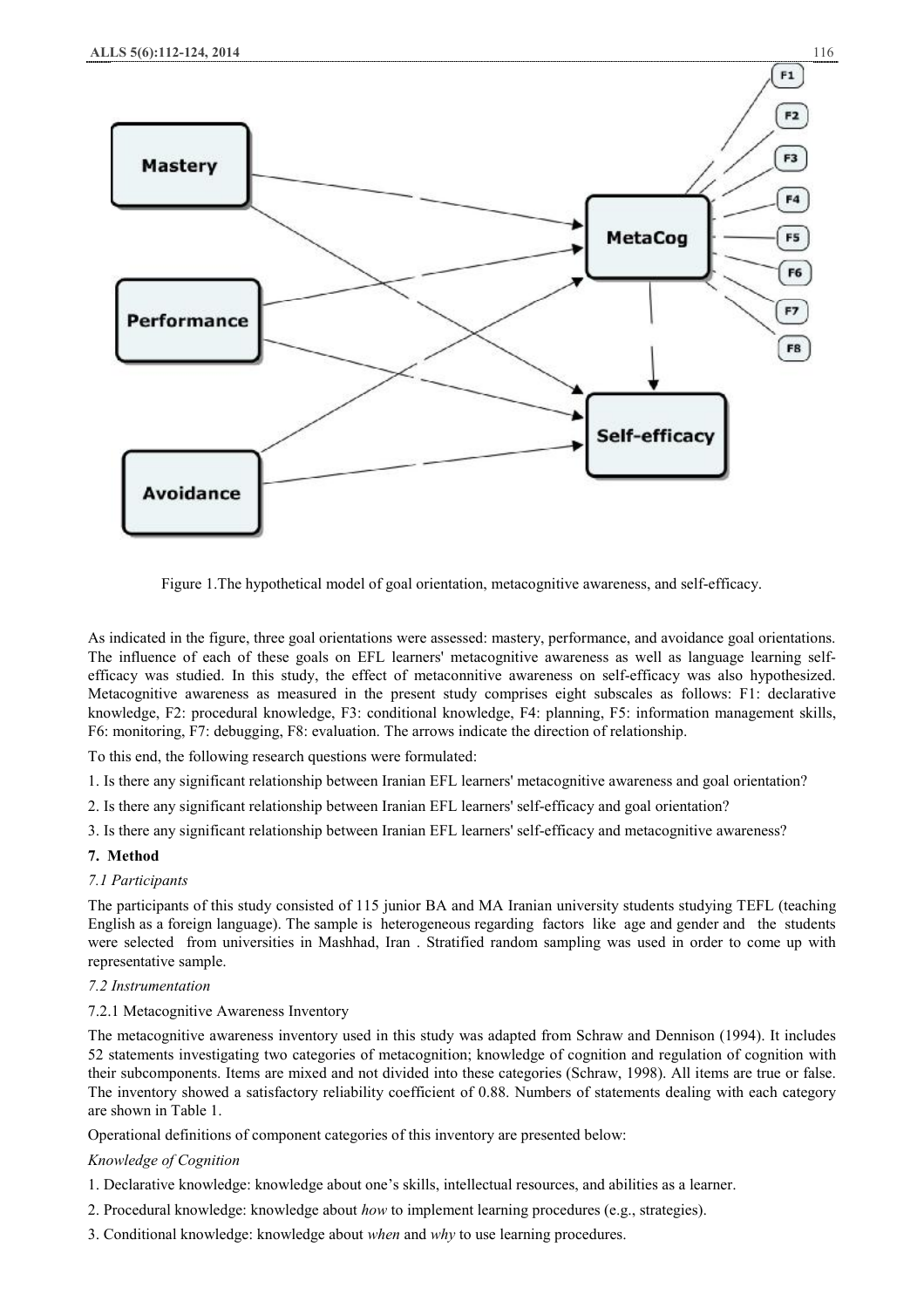*Regulation of Cognition* 

1. Planning: planning, goal setting, and allocating resources *prior* to learning.

2. Information management: skills and strategy sequences used on-line to process information more efficiently (e.g., organizing, elaborating, summarizing, selective focusing).

3. Monitoring: assessment of one's learning or strategy use.

4. Debugging: strategies used to correct comprehension and performance errors.

5. Evaluation: analysis of performance and strategy effectiveness after a learning episode. (Schraw & Dennison, p.474)

Through the process of inventory development, three experiments were carried out in order to investigate these three hypotheses; first whether current conceptualizations of metacognition appear to be valid, second issues was the statistical relationship between knowledge and regulation of cognition and the last one addressed the convergent validity of the instrument by comparing the relationship between knowledge and regulation of cognition (Schraw & Dennison, 1994, p.461).

#### Table 1. The Comprising Factors of Metacognitive Awareness Inventory

| <b>Factors</b>                                     | <b>Statements in the Inventory</b>        | <b>Number of Items</b> |
|----------------------------------------------------|-------------------------------------------|------------------------|
| Declarative Knowledge                              | 5, 10, 12, 17, 17, 20, 32, and 46         | 8                      |
| Procedural Knowledge                               | 3, 14, 27, and 33                         | 4                      |
| Conditional Knowledge                              | 15, 18, 26, 29, and 35                    | 5                      |
| Planning                                           | 4, 6, 8, 22, 23, 42, and 45               | 7                      |
| <b>Information Management</b><br><i>Strategies</i> | 9, 13, 30, 31, 37, 39, 41, 43, 47, and 48 | 10                     |
| Monitoring                                         | 1, 2, 11, 21, 28, 34, and 49              | 7                      |
| Debugging Strategies                               | 25, 40, 44, 51, and 52                    | 5                      |
| Evaluation                                         | 7, 19, 24, 36, 38, and 50                 | 6                      |

#### 7.2.2 Achievement Goal Orientation Inventory

Students' goal orientation was measured by the translated version of *Achievement Goal Orientation Inventory* designed by Midgley et al. (1998). The inventory comprises three subscales, 6 items for each goal orientation and a total of 18 items, and it allows responses ranging from 1 (not at all true of me) to 7 (very true of me). It represents three possible goal orientations as follows:

Table 2. Subscales of the AGOI along with the corresponding descriptions

| <b>Subscale</b>       | <b>Definition</b>                                   | Alpha | Items |
|-----------------------|-----------------------------------------------------|-------|-------|
| Mastery-approach      | Attaining task-based or intrapersonal<br>competence | .85   | 1-6   |
| Performance-approach  | Attaining normative competence                      | .89   | 7-12  |
| Performance-avoidance | Avoiding normative incompetence                     | .74   | 13-18 |

The Persian version of the scale– translated and validated by Rezaee and Kareshki (2012)–demonstrated acceptable reliability indices (.81, .89. .83, respectively). The results of confirmatory factor analysis confirmed the validity of the translated version (GFI= .92, AGFI= .88, RMSEA=.07).

#### 7.2.3 Learners' Self- Efficacy Survey

To assess the EFL learners' level of self-efficacy, "Learners' Self- Efficacy Survey" was employed. This questionnaire was designed and standardized by Gahungu (2009). As Gahungu stated the questionnaire operationalizes the selfefficacy construct via scores obtained on 40 items ranging from never to always. To estimate the reliability of the "Self-Efficacy Survey", the Kurder-Richardson 21 reliability was computed and the result was .97.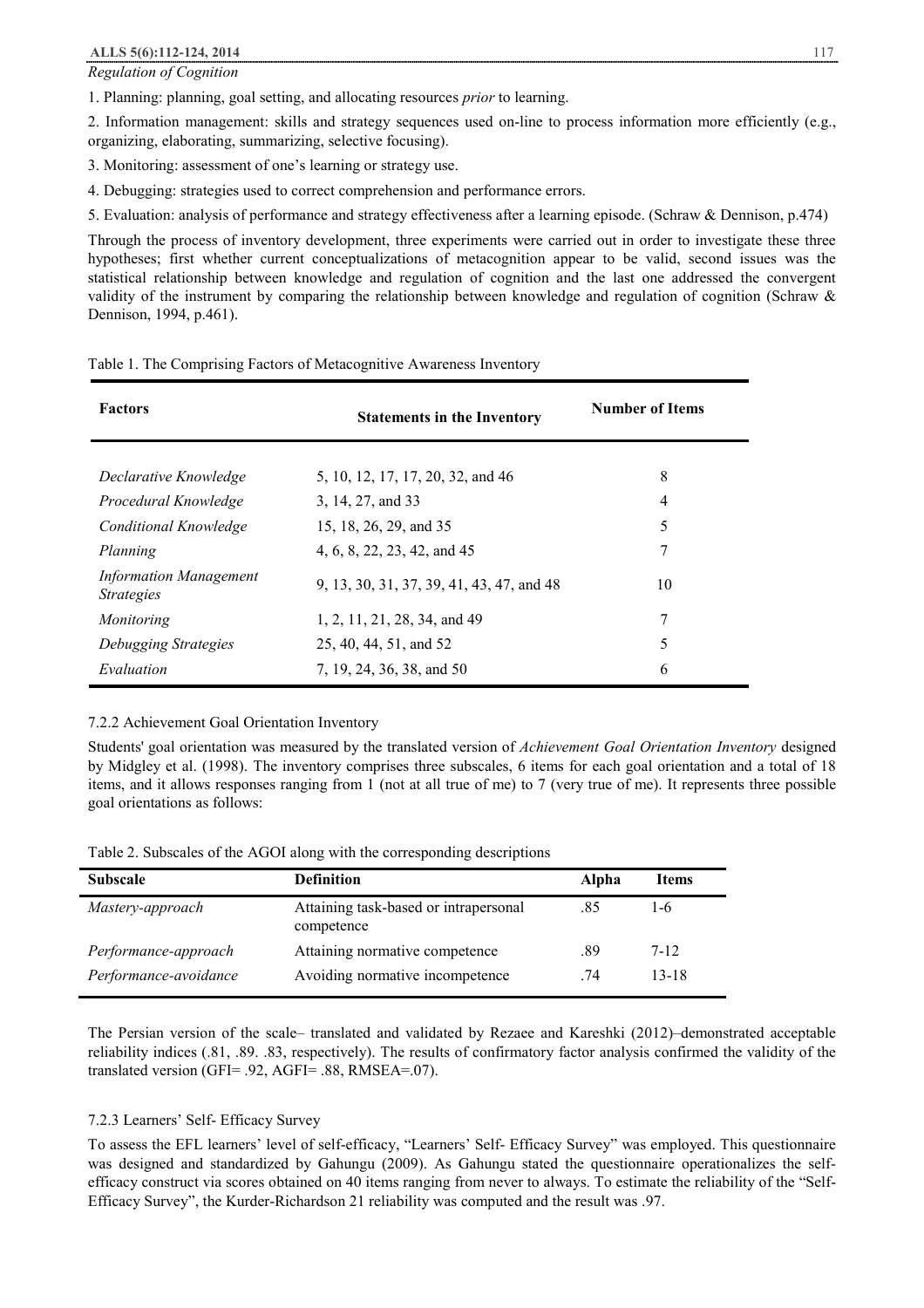#### **8. Results**

Table 2 presents descriptive statistics of EFL learners' goal-orientation, metacognitive awareness, and self-efficacy.

|                    | N   | <b>Minimum</b> | <b>Maximum</b> | Mean     | <b>Std. Deviation</b> |
|--------------------|-----|----------------|----------------|----------|-----------------------|
| <b>Mastery</b>     | 115 | 7.00           | 42.00          | 32.9391  | 6.86114               |
| Performance        | 115 | 15.00          | 42.00          | 34.3652  | 5.90321               |
| Avoidance          | 115 | 10.00          | 42.00          | 31.2783  | 7.01446               |
| Metacognitive      | 115 | 12.00          | 52.00          | 40.0261  | 8.01256               |
| <b>Efficacy</b>    | 115 | 40.00          | 160.00         | 1.0979E2 | 26.24396              |
| Valid N (listwise) | 115 |                |                |          |                       |

Table 2. Descriptive Statistics of Goal-orientation, Metacognitive Awareness, and Selfefficacy

To examine the structural relations, the proposed model was tested using the LISREL 8.50 statistical package**.** A number of fit indices were examined to evaluate the model fit: the chi-square magnitude which shouldn't be significant, the normed fit index (NFI) and the comparative fit index (CFI) with the cut value greater than .95**,** and the Root Mean Square Error of Approximation (RMSEA) of about .06 or .07 (Schreiber, et al., 2006).The acceptable criteria for fit indices are presented in Table 3.

Table 3. Acceptable Criteria for Fit Indices

| Chi-square $\mathbf{x}^*$ | Not significant       |
|---------------------------|-----------------------|
| Chi-square/dfratio        | $\leq 2$ or 3         |
| <b>RMSEA</b>              | $\leq 0.06$ or $0.08$ |
| CFI.                      | $> 90\%$ or 95%       |
| NFI                       | $> 90\%$ or 95%       |

As demonstrated by Figure 2, the chi-square value (146.57), the chi-square/*df*ratio (2.51), reached the acceptable fit thresholds. The RMSEA is .101 which is slightly higher the acceptable criterion. The other two fit indices (GFI=.83 and NFI=.78) did not meet the acceptable fit thresholds but are slightly below those thresholds. According to Tseng, D ornyei, and Schmitt (2006), in SEM it is normal for some indices to not conform to the majority trend (as cited in Ghanizadeh & Ghonsooly, 2014). Overall, it can be concluded that the proposed model had a moderately good fit with the empirical data.

To check the strengths of the causal relationships among the variables, the *t-*values and standardized estimates were examined. As indicated in Figure 2, two estimates were displayed on the paths. The first one is the standardized coefficient (*β)* which explains the predictive power of the independent variable and presents an easily grasped picture of effect size. The closer the magnitude to 1.0, the higher the correlation and the greater the predictive power of the variable is. The second measure is the *t*-value (t); if  $t > 2$  or  $t < -2$ , we call the result statistically significant.

The results demonstrated that among goal orientations, mastery goal is a positive and significant predictor of metacognitive awareness (*β*= .53, *t*= 5.04). It also positively and significantly predicts self-efficacy (*β*= .32, *t*= 2.85). The other two goal orientations (performance and avoidance) are negatively associated with both metacognitive and efficacy. Their magnitudes, nevertheless, are not strong enough to reach significant levels and therefore do not warrant any significant impact. It was also found that metacognitive awareness has a positive and significant role in selfefficacy (*β*= .43, *t*= 3.72).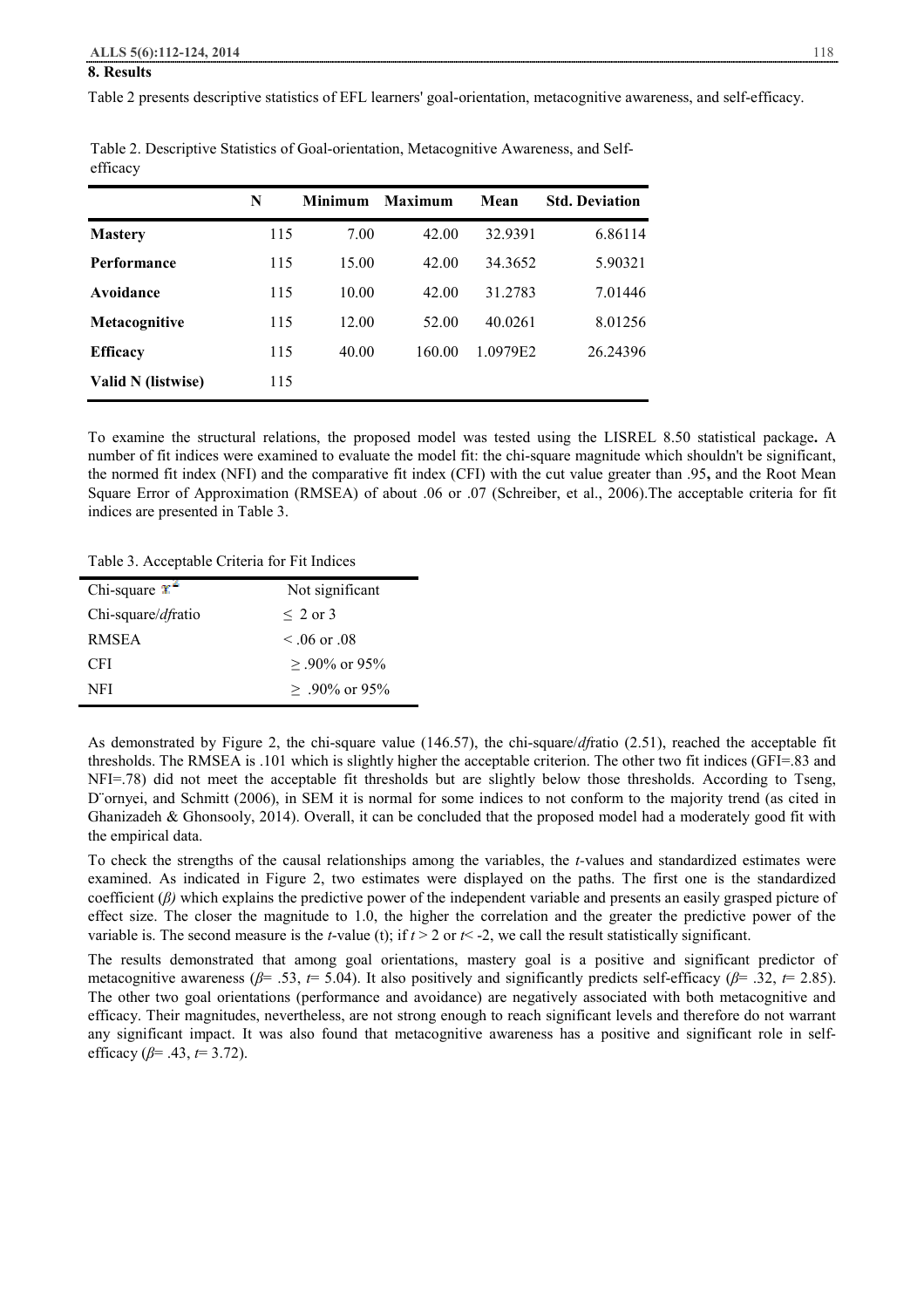

χ2= 146.57, *df*= 58, RMSEA=. 101, GFI=.83, NFI=.78

Figure 2. The schematic representation of the relationships among goal orientation (mastery, performance, avoidance), metacognitive awareness, and self-efficacy

The correlation coefficients among goal orientations, metacognitive awareness, and self-efficacy are presented in Table 4. As it can be seen, the highest correlation is observed between metacognitive awareness and mastery goal  $(r = 0.523)$ ,  $p$ < 0.05). The second higher correlation was found between metacognitive and self-efficacy  $r = 0.489$ ,  $p$ < 0.05). The third higher correlation was obtained between self-efficacy and mastery goal *r* = 0.405, *p*< 0.05). It was also found that performance and avoidance goals did not correlate with self-efficacy while performance goals significantly but weakly correlate with metacognitive awareness.

| Table 4. The Correlation Coefficients among Goal-orientation, Metacognitive Awareness, and Self-efficacy |
|----------------------------------------------------------------------------------------------------------|
|----------------------------------------------------------------------------------------------------------|

| 1. Mastery       | .00      |          |         |       |      |  |
|------------------|----------|----------|---------|-------|------|--|
| 2. Performance   | 447**    | 1.00     |         |       |      |  |
| 3. Avoidance     | .053     | $.311**$ | 1.00    |       |      |  |
| 4. MetaCog       | .523**   | $.235**$ | .044    | 1.00  |      |  |
| 5. Self-efficacy | $.405**$ | .090     | $-190*$ | 489** | 1.00 |  |
|                  |          |          |         |       |      |  |

ation is significant at the level of

The present study also aimed at exploring the possible association between goal-orientation and the subscales of metacognitive awareness. According to Ghanizadeh and Ghonsooly (2014), SPSS should be run to investigate the relationships between goal-orientation and the eight components of metacognitive awareness given that LISREL is not capable of estimating the relationships between exogenous variables and the observed components of the endogenous variables. The results for mastery goal are displayed in Table 5. As it can be seen, the highest correlations were found between mastery goal and planning ( $r = 0.496$ ,  $p < 0.05$ ) and mastery goal and monitoring ( $r = 0.426$ ,  $p < 0.05$ ).

Table 5. The Results of Correlation between Subscales of Metacognitive Awareness and Mastery

|                                                   | <b>Mastery</b> |
|---------------------------------------------------|----------------|
| 1. Declarative Knowledge                          | $0.385**$      |
| 2. Procedural Knowledge                           | $0.370**$      |
| 3. Conditional Knowledge                          | $0.314**$      |
| 4. Planning                                       | $0.496**$      |
| <b>5. Information Management Skills</b>           | 0.399**        |
| 6. Monitoring                                     | $0.426**$      |
| 7. Debugging                                      | $0.208*$       |
| 8. Evaluation                                     | $0.336**$      |
| **Correlation is significant at the level of 0.05 |                |

Identical analysis was performed for performance goal and metacognitive analysis. The results are presented in Table 6. As the table demonstrates, performance goal correlates significantly but weakly with only two subscales of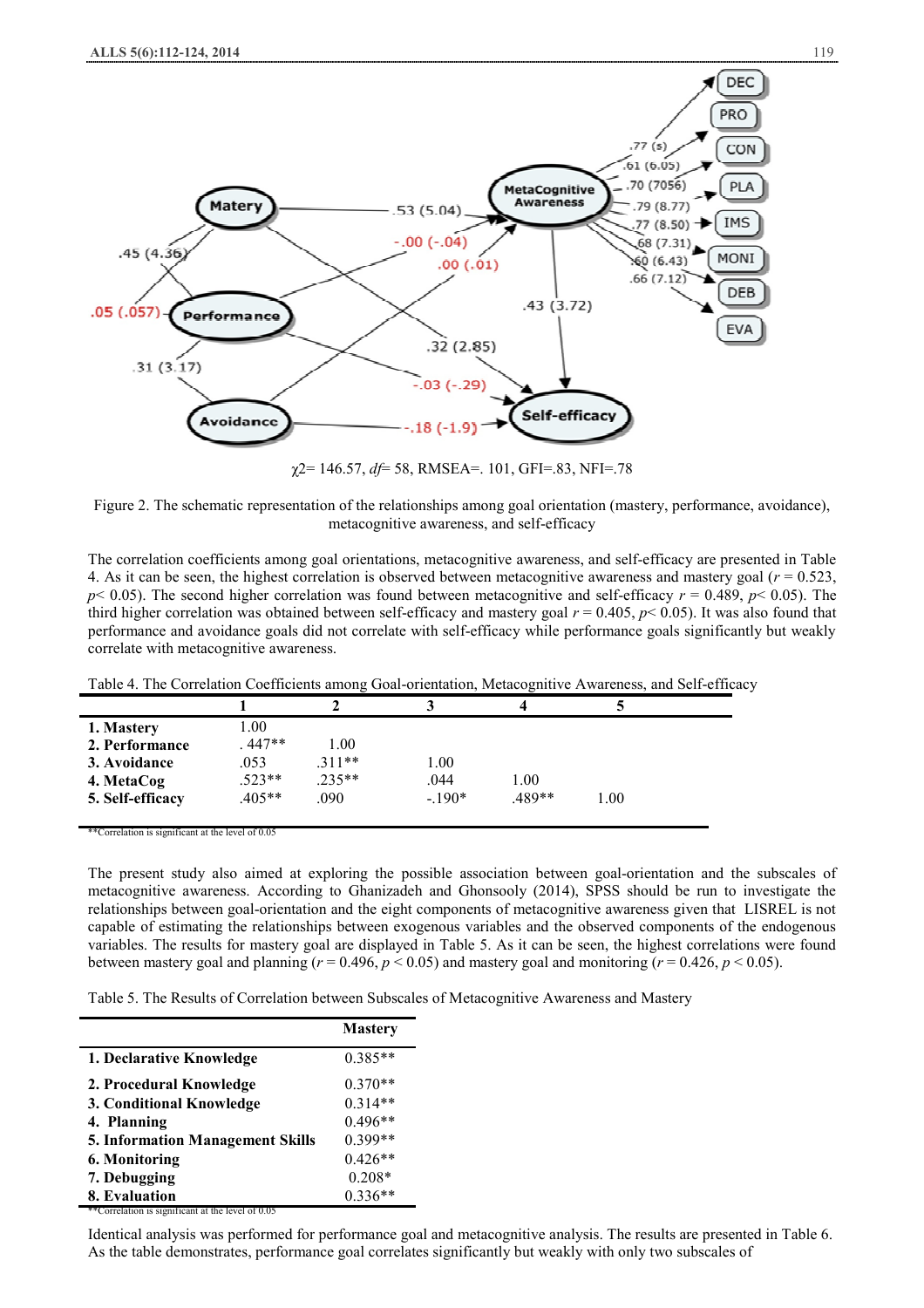#### **ALLS 5(6):112-124, 2014** 120

metacognitive awareness as follows: performance and declarative knowledge (*r* = 0.245, *p* < 0.05), performance and procedural knowledge (*r* = 0.315, *p* < 0.05).

|  |  |  | Table 6. The Results of Correlation between Subscales of Metacognitive Awareness and Performance |  |
|--|--|--|--------------------------------------------------------------------------------------------------|--|
|  |  |  |                                                                                                  |  |

|                                                   | Performance |
|---------------------------------------------------|-------------|
| 1. Declarative Knowledge                          | $0.245**$   |
| 2. Procedural Knowledge                           | $0.315**$   |
| 3. Conditional Knowledge                          | 0.097       |
| 4. Planning                                       | 0.128       |
| <b>5. Information Management Skills</b>           | $0.218*$    |
| 6. Monitoring                                     | 0.144       |
| 7. Debugging                                      | $0.209*$    |
| 8. Evaluation                                     | 0.110       |
| **Correlation is significant at the level of 0.05 |             |

# **9. Discussion**

The present study investigated the relationships between goal orientation, metacognitive awareness and self-efficacy. The results demonstrated that among three types of goal orientation; mastery has significant effect on metacognitive awareness and the highest correlation is observed between metacognitive awareness and mastery goal. The other two goal orientations (performance and avoidance) were negatively associated with both metacognitive and efficacy. A positive relationship between mastery goals and metacognition has been established in previous research (Ame, 1992; Dweck & Legett, 1988). Students with mastery goals are more likely to have good metacognition, and thereby, be better learners than students with performance goals. Students with performance goals may not enjoy the fruit of academic success even though they strive to perform well. Students should be encouraged to adopt a mastery approach to learning. Students who tend to be driven by performance goals may benefit from training related to mastery goals and metacognition. In a similar vein, Pintrich and DeGroot (1990) found that the learners with mastery goal orientations exhibit higher levels of cognitive and metacognitive strategies than those who focus on proving their abilities to others or avoiding the perception of incompetence. The finding of the present study is also in line with a research conducted by Ford, et al (1998) which linked learning goal orientation and metacognitive activity.

The results of the second research question revealed the effect of mastery goal on self-efficacy and it showed among goal orientations, mastery goal is also positively and significantly predicts self-efficacy. It was also found that performance and avoidance goals did not correlate with self-efficacy while performance goals significantly but weakly correlate with metacognitive awareness. This finding can be explained in the light of comprising sources of selfefficacy. The most effective way of developing a strong sense of efficacy is through mastery experiences, as proposed by Bandura. Performing a task successfully strengthens our sense of self-efficacy. However, failing to adequately deal with a task or challenge can undermine and weaken self-efficacy Self-efficacy and mastery goals involve the use of cognitive strategies, such as personal judgments of capabilities, assessment of what is required (Bandura, 1993), and using learning strategies that promote comprehension (Al-Harthy, Was, & Isaacson, 2010; Elliot, 1999). This finding is also consistent with previous research attesting to the role of EFL teachers' commitment to developing mastery of teaching practice in predicting their self-efficacy (Ghonsooly & Ghanizadeh, 2013).

Another studied association in the model was between self-efficacy and metacognitive awareness. It was revealed that metacognitive awareness has a positive and significant role in self-efficacy, which means that promoting metacognitive awareness may enhance student self-efficacy. In the process of learning, if teachers design tasks to help the students increase their self-efficacy and metacognitive awareness, this increase might have positive effect on their academic performance. In other words, students' with high sense of self-efficacy are likely to have high metacognitive awareness. This result is somehow in line with the findings of Savia (2008) who found that the relationship between metacognitive awareness and performance was deeply influenced by self-efficacy. This means that learners with reasonable metacognitive awareness also have strong belief in their own capabilities to successfully undertaking a task. This finding was in line with the findings obtained by Coutinho, 2007; Kruger & Dunning, 1999; Multon, Brown, & Lent, 1991. Their studies in self-efficacy and metacognitive awareness have already shown that both self-efficacy and metacognitive awareness are essential to successful learning. Students should be persuaded to analyze and inspect their own learning processes to improve their degree of metacognitive awareness, which may reinforce their sense of selfefficacy. Sinclair (2000) suggested that when there is not an explicit awareness of the processes involved in learning, learners will not be able to make informed decisions about their own learning. When learners believe in their abilities to perform tasks, they would create deeper interest in learning and developing their confidence in order to overcome difficulties of learning. Highly self-efficacious learners also exhibit higher engagement in the classroom and better academic performance. Accordingly, instructors should improve the sense of self-efficacy in their students which would be beneficial to their achievement. Cotterall (1999) has stated that it is crucial to provide teachers with a means of identifying and supporting individual learners who need to develop their sense of self-efficacy. If this can be done before they engage in learning tasks, the ensuing intervention in their language learning experience should result in superior performance. The findings of the present study corroborates Ghonsooly and Ghanizadeh's (2013) study in an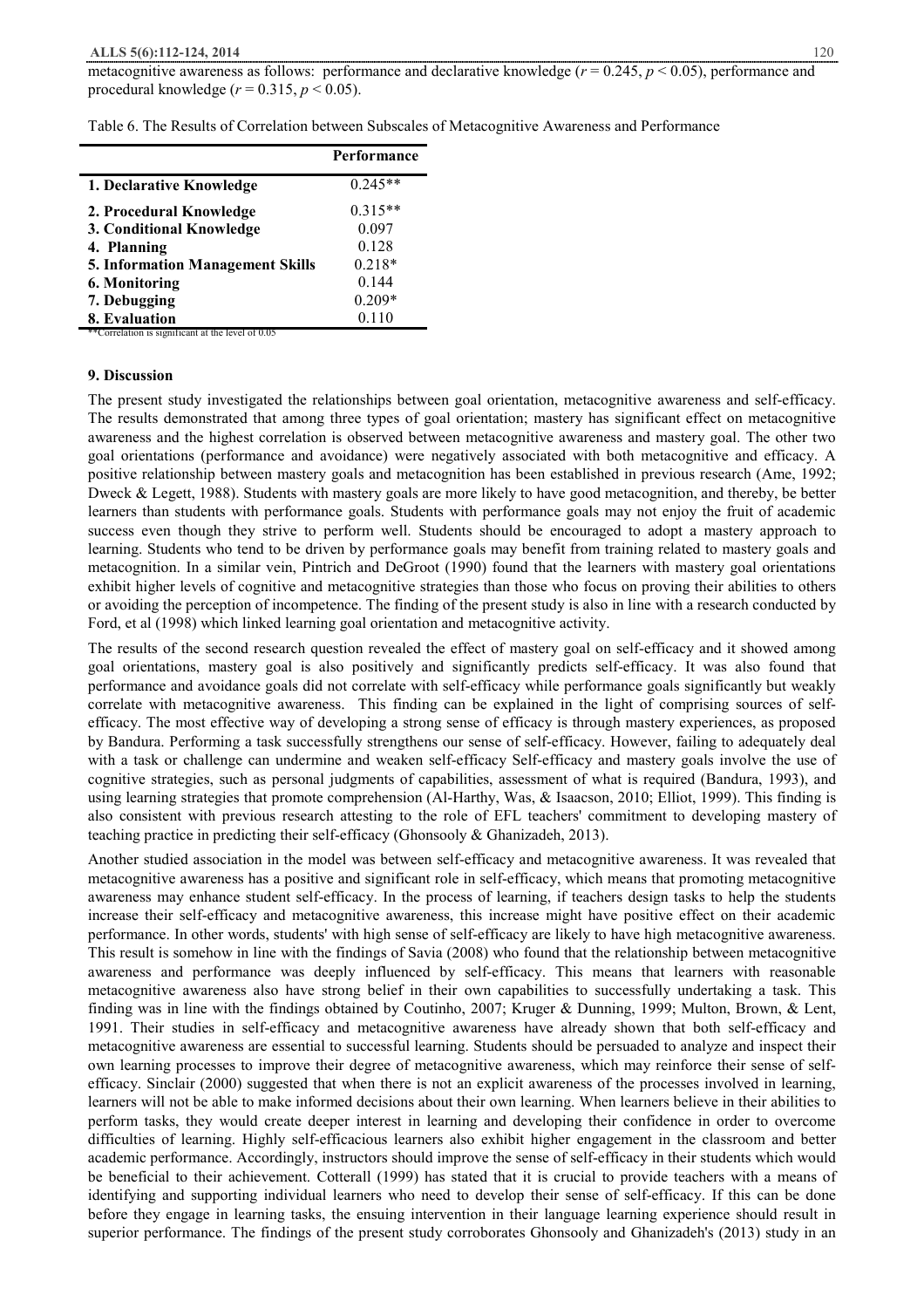EFL context highlighting the contributing role of metacognitively oriented skills such as self-regulation in promoting EFL teachers' sense of efficacy beliefs.

Also, among the components of metacognitive awareness, planning and monitoring were found to have the highest correlations with mastery goal. Planning involves "the selection of appropriate strategies and allocation of resources that affect one's learning performance"(Schraw & Moshman, 1995, p.354). The skills referable to planning are setting goals, selecting appropriate strategies and scheduling time and strategies. Monitoring, instead is, "one's on awareness comprehension and task performance" (Schraw & Moshman 1995, p.355). Mastery contributes to learning, in other words, mastery is learning. Pintrich and DeGroot (1990) indicated that individuals who have clearly identified goals and monitor their own learning process try to acquire knowledge to learn and increase their competence for self development and believe that effort is the cause of success or failure. These individuals were also found to take more responsibility for their success or failure (Seifert, 1995).

#### **10. Conclusions**

To sum up, the findings of the present study highlighted the contributing role of developing mastery goals in enhancing EFL students' sense of self-efficacy beliefs as well as their metacognitive awareness. In other words, the more students endeavor to attain task-based or intrapersonal competence, the more confidence they will have in their capabilities and the more capable they will be in monitoring their progress towards goals, identifying their strengths and weaknesses, and adjusting their learning strategies. Hence, the teachers' duties are to lead students to adopt mastery goal that results in successful learning not only for obtaining score in a specific course of study but also for raising their confidence and their metacognitive abilities. These research findings may also encourage teaching techniques that present information to students in a way that encourages the use of mastery goals and metacognitive strategies. Furthermore, the present research demonstrated the unique contribution of adopting mastery goals in developing two elements of regulation of cognition, i.e., planning and monitoring. In particular, it implies implementing mastery goals triggers students to set goals for themselves, select appropriate strategies, plan courses of actions required for attaining their goals, monitor their comprehension and use of strategies while engaging in an activity.

#### **References**

Al-Harthy I. S., Was, C., & Isaacson, R. (2010). Goals, efficacy and metacognitive self-regulation: A path analysis, *International Journal of Education*, *2*, 1-20.

Ames, C. (1992). Classrooms: Goals, structure, and student motivation. *Journal of Educational Psychology, 84,* 261– 271. doi:10.1037/0022-0663.84.3.261.

Baldwin, C. A. (2001). Achievement goals and exam performance: An exploration of the role of study strategies and anticipatory test anxiety. Unpublished doctoral dissertation of Indiana State University.

Bandalos, D. L., Finney, S. J., & Geske, J. A. (2003). A model of statistics performance based on achievement goal theory. *Journal of Educational Psychology, 95*, 604–616. doi:10.1037/0022-0663.95.3.604.

Bandura, A. (1982). Self -efficacy mechanism in human agency. *American Psychologist, 37*, 122-147.

Bandura, A. (1986). *Social foundations of thought and action: A social cognitive theory*. Englewood Cliffs: Prentice-Hall.

Bandura, A. (1995). *Self-efficacy in changing societies.* Cambridge: Cambridge University Press.

Bandura, A. (1997). *Self-efficacy: the exercise of control.* New York, NY: Freeman.

Barnes, R. (1999). *Positive teaching, positive learning*. New York: Rutledge.

Barron, K. E. (1999). Achievement goals and optimal motivation: Should we promote mastery, performance, or both types of goals? *Unpublished doctoral dissertation of the University of Wisconsin*.

Barron, K. E., & Harackiewicz, J. M. (2001). Achievement goals and optimal motivation: Testing multiple goal models. *Journal of Personality and Social Psychology, 80*, 706–722. doi:10.1037/0022-3514.80.5.706.

Barron, K. E., & Harackiewicz, J. M. (2003).Revisiting the benefits of performance-approach goals in the college classroom: Exploring the role of goals in advanced college courses. *International Journal of Educational Research, 39*, 357–374. doi:10.1016/j.ijer.2004.06.004.

Bell, B.S., & Kozlowski, W.J. (2002). Goal orientation and ability: Interactive effects on self-efficacy, performance, and knowledge. *Journal of Applied Psychology, 87(3),* 497-505.

Brophy, J. (1986). Research linking teacher behavior to student achievement: Potential implications for instruction of Chapter 1 students. In B. Williams, P. Richmond, & B. Mason (Eds.), *Designs for compensatory education: Conference proceedings and papers* (pp. 230-282). Washington, DC: Research and Evaluation Associates.

Cotterall, L. (1999). Key variables in language learning: What do learners believe about them? *System*, 27, 493-513.

Coutinho, S. (2007). The relationship between goals, metacognition, and academic success. *Educate*, 7 (1), 39-47.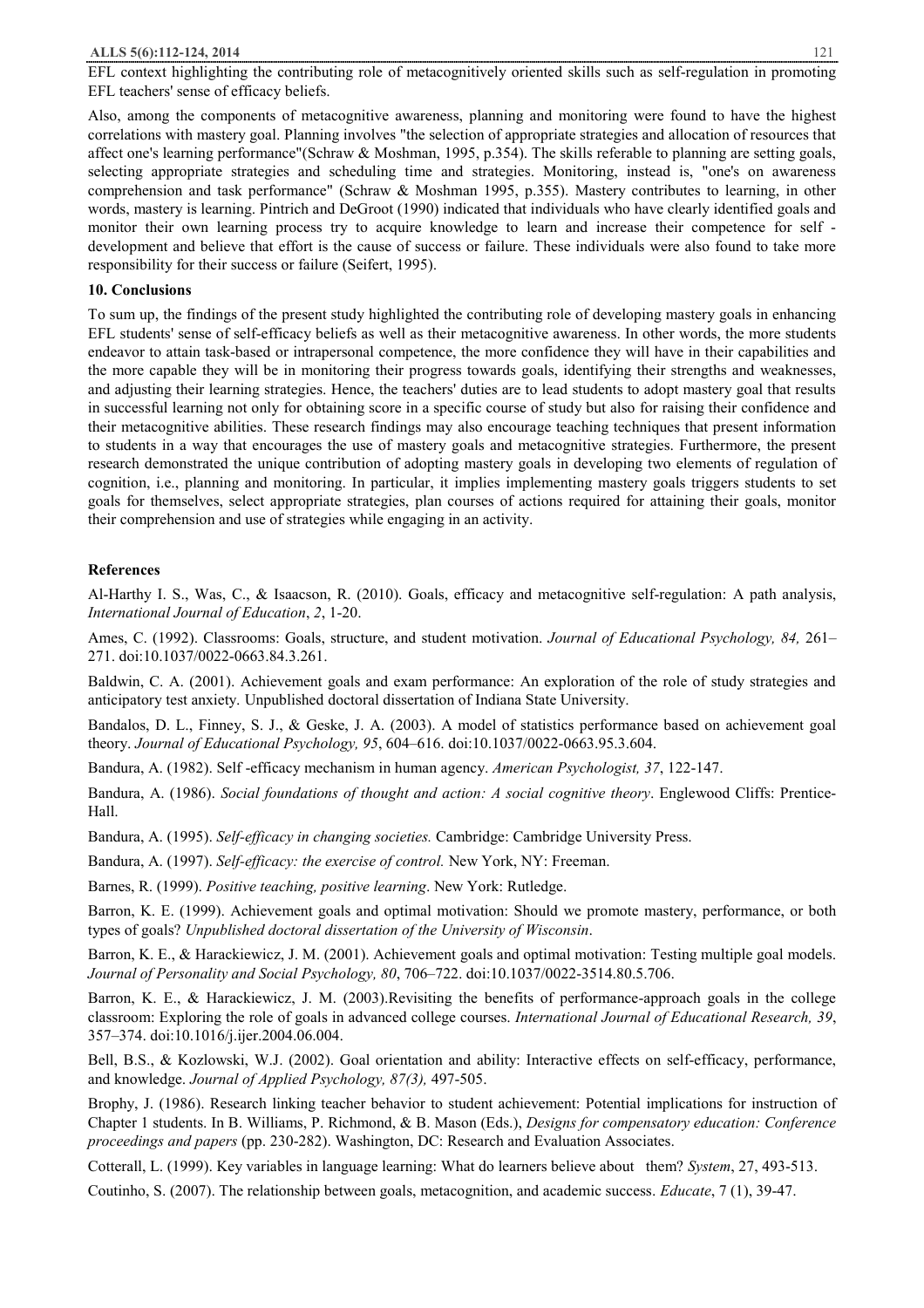DeGeest, D., & Brown, K. G. (2011). The role of goal orientation in leadership development. *Human Resource Development Quarterly, 22(2),* 157-175.

Dweck, C. S. (2000). *Self-theories: Their role in motivation, personality and developme*nt. Psychology press: Philadelphia PA.

Dweck, C. (2002). The development of ability conceptions. In A. Wigfield & J. S. Eccles (Eds.), *Development of achievement motivation* (pp. 57–88), San Diego, CA: Academic Press. doi:10.1016/B978-012750053-9/50005-X.

Dweck, C., & Leggett, E. (1988).A social-cognitive approach to motivation and personality.*Psychological Review, 95,* 256–273. doi:10.1037/0033-295X.95.2.256.

Elliot, A. J. (1994). Approach and avoidance achievement goals: An intrinsic motivation analysis. Unpublished Doctoral Dissertation of the University of Wisconsin.

Elliot, A. J. (2005). A conceptual history of the achievement goal construct. In A. J. Elliot & C. S. Dweck (Eds.) *Handbook of Competence and Motivation* (pp. 5272). New York, New York: The Guilford Press. Elliot, A. J., & Church, M. A. (1997).A hierarchical model of approach and avoidance achievement motivation. *Journal of Personality and Social Psychology, 72*, 218–232. doi:10.1037/0022-3514.72.1.218.

Elliott, E. S., & Dweck, C. S. (1988). Goals: An approach to motivation and achievement. *Journal of Personality and Social Psychology, 54,* 5–12. doi:10.1037/0022-3514.54.1.5.

Elliot, A., & Harackiewicz, J. (1996). Approach and avoidance achievement goals and intrinsic motivation: A mediational analysis. *Journal of Personality and Social Psychology, 70*, 461–475.doi:10.1037/0022-3514.70.3.461.

Elliot, A. J., & McGregor, H. A. (1999). Test anxiety and the hierarchical model of approach and avoidance achievement motivation. *Journal of Personality and Social Psychology, 7*6, 628–644.doi:10.1037/0022-3514.76.4.628.

Elliot, A. J., & McGregor, H. A. (2001).A 2×2 achievement goal framework. Journal of *Personality and Social Psychology, 80,* 501–519. doi:10.1037/0022-3514.80.3.501.

Flavell, J. (1979). Metacognition and cognitive monitoring: a new area of cognitive developmental inquiry. *American Psychologist, 34* (10), 906–11.

Fisher, S. L., & Ford, J. K. (1998). Differential effects oflearning effort and goal orientation on two learning outcomes. *Personnel Psychology, 51*, 392-420.

Ford, J. K., Smith, E. M., Weissbein, D.A., Gully, S. M., and Salas, E. (1998) Relationships of goal orientation, metacognitive activity, and practice strategies with learning outcomes and transfer. *Journal of Applied Psychology* 83*,*  218-233.

Garner, R (1990). When children and adults do not use learning strategies: Toward a theory of settings. *Review of Educational Research, 60* (4): 517–529.

Ghanizadeh, A., &Ghonsooly, B. (2014). A tripartite model of EFL teachers' attributions, burnout, and self-regulation: Towards the prospects of effective teaching. *Educational Research for Policy and Practice, 13* (2), 145-166. doi: 10.1007/s10671-013-9155-3

Ghonsooly, B., & Ghanizadeh, A. (2013). Self-efficacy and self-regulation and their relationship: a study of Iranian EFL teachers, *The Language Learning Journal, 41* (1), 68-84.doi:10.1080/09571736.2011.625096.

Sullivan, J.R., & Guerra, N.S. (2007). A closer look at college students: self-efficacy and goal orientation. *Journal of Advanced Academics*, *18* (30), 454–76.

Jacobs, J.E.; Paris, S.G. (1987). Children's metacognition about reading: Issues in definition, measurement, and instruction. *Educational Psychologist*, *22,* 225–278.

Jackson, J.W. (2002). Enhancing self-efficacy and learning performance. *The Journal of Experimental Education 70*, 243–55.

Kharazi, S. A. N., Ezhehei, J., Ghazi Tabatabaei, M., &Kareshki, H. (2008). An investigation of the relationships between achievement goals, self-efficacy and metacognitive strategies: Testing a causal model. *Journal of Psychology and Education, 38,* 69-87.

Kruger, J., & Dunning, D. (1999). Unskilled and unaware of it: How differences in recognizing one's own incompetence lead to inflated self-assessments. *Journal of Personality and Social Psychology*, *77*(6), 1121-1134.

Meece, J. L., Blumenfeld, P. C., & Hoyle, R. H. (1988). Students' goal orientations and cognitive engagement in classroom activities. J*ournal of Educational Psychology, 85,* 582-590.

Meece, J.L., & Holt. K. (1993). A pattern analysis of students' achievement goals. *Journal of Educational Psychology, 26*, 399-427.

Middleton, M. J., & Midgley, C. (1997).Avoiding the demonstration of lack of ability: An underexplored aspect of goal theory. *Journal of Educational Psychology, 89,* 710–718.

Multon, K. D., Brown, S. D., & Lent, R. W. (1991). Relation of self-efficacy beliefs to academic outcomes: A metaanalytic investigation. *Journal of Counseling Psychology*, 38, 30-38.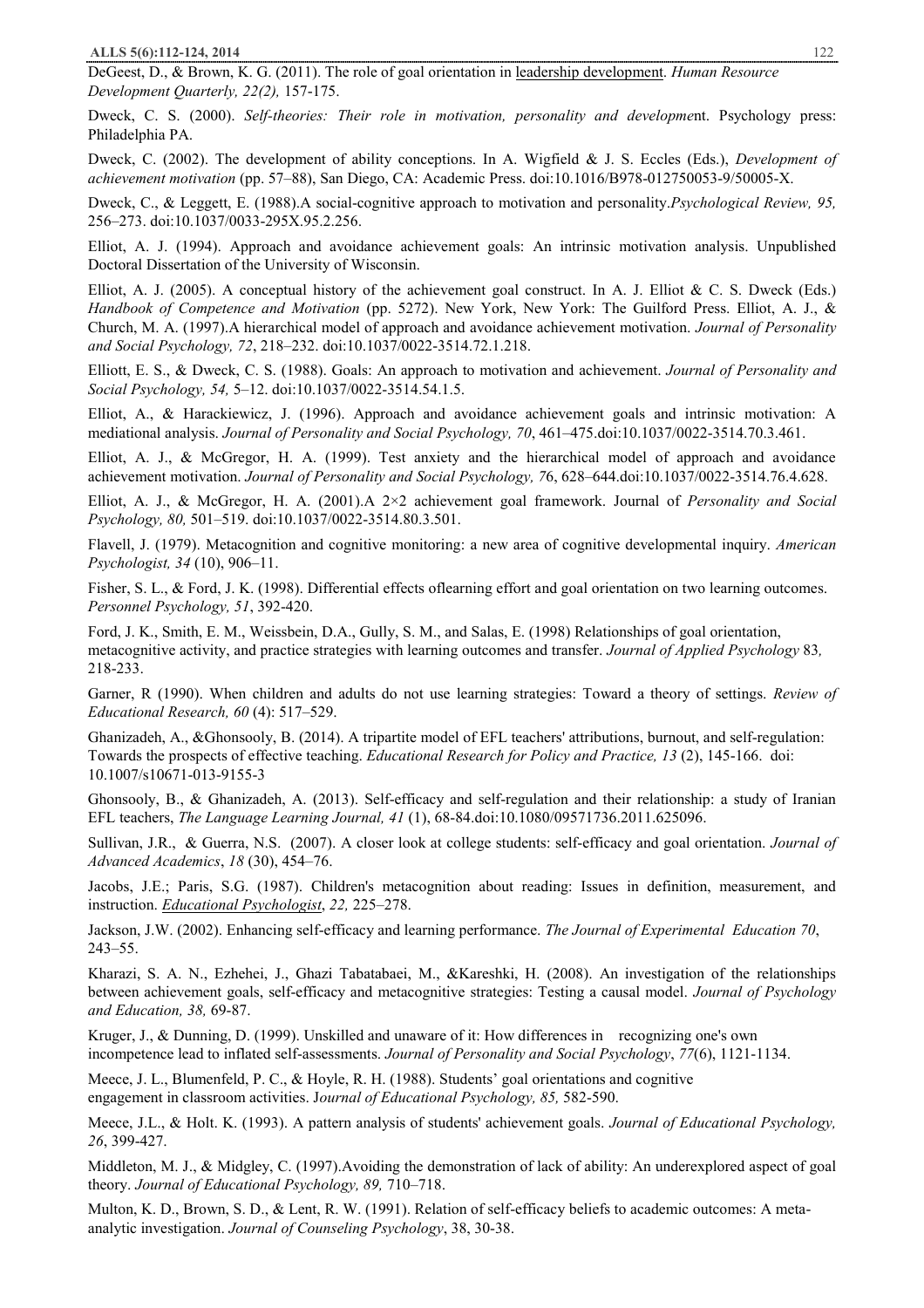Murphy, P.K., & Alexander, P.A. (2000).A motivation exploration of motivation terminology. *Contemporary Educational Psychology, 25*, 3-53.

Nicholls, J. G. (1984). Conceptions of ability and achievement motivation. In R. Ames & C. Ames (Eds.), *Research on motivation in education:* Vol. 1. Student motivation (pp. 39–73). Orlando: Academic.

Nicholls, J. G. (1990). What is ability and why are we mindful of it? A developmental perspective. In R.Sternberg& J. Lolligian (Eds), *Competence considered* (pp. 11–40). New Haven: Yale University Press.

Paulsen, M. B., & Gentry, J. A. (1995). Motivation, learning strategies, and academic performance: A study of the college finance classroom. *Financial Practice and Education, 5*(1), 78-89.

Payne, Stephanie C., Youngcourt, Satoris S. and Beaubien, J. Matthew (2007), "A Meta-Analytic Examination of the Goal Orientation Nomological Net", *Journal of Applied Psychology*, *92* (1),128–150.

Pajares, F. (2003). Self-efficacy beliefs, motivation, and achievement in writing: a review of the literature. *Reading and Writing Quarterly*, *19*, 139–58.

Pajares, F., Britner, S., &Valiante, G. (2000).Relation between achievement goals and self-beliefs of middle school students in writing and science. *Contemporary Educational Psychology, 25,* 406-422.

Pajares, F., & D. Schunk. (2001). Self-beliefs and school success: self-efficacy, self-concept, and school achievement. In Perception, ed. R. Riding and S. Rayner, 239–66. London: Ablex Publishing.

Pajares, F., & D.M. Miller. (1994). Role of self-efficacy and self-concept beliefs in mathematical problem solving: a path analysis. *Journal of Educational Psychology*, *86,*193–203

Pintrich, P.R. (1999). The role of motivation in promoting and sustaining self-regulated learning. *International Journal of Educational Research 31*, 459–70.

Pintrich, P. (2000). Multiple goals, multiple pathways: The role of goal orientation in learning and achievement. *Journal of Educational Psychology, 92*, 544-

Pintrich, P. R., & DeGroot, E. V. (1990).Motivational and self-regulated learning components of classroom academic performance. *Journal of Educational Psychology, 82*, 33-40.

Pintrich, P. R., & Garcia, T. (1994). Self-regulated learning in college students: Knowledge,

strategies, and motivation. In P. Pintrich, D. Brown, & C. Weinstein (Eds.), *Student motivation, cognition, and learning* (pp. 113-133). Hillsdale, NJ: Erlbaum.

Pintrich, P. R., & Schunk, D. H. (2001).*Motivation in education: Theory, research, and applications* (2<sup>nd</sup>ed.). Upper Saddle River, NJ: Merrill/Prentice Hall.

Phillips, J. M., & Gully, S. M. (1997). Role of goal orientation, ability, need for achievement,

and locus of control in the self-efficacy and goal-setting process. *Journal of Applied Psychology, 82*,792-802.

Pressley, M., Borkowski, J.G., & Schneider, W. (1987). "Cognitive strategies: Good strategy users coordinate metacognition and knowledge". *Annals of Child Development*, 5.

Roebken, H. (2007). The influence of goal orientation on student satisfaction, academic engagement and achievement.*Electronic Journal of Research in Educational Psychology, 5*(3), *679-704.*

Reynolds, R.E. (1992). "Selective attention and prose learning: Theoretical and empirical research". *Educational Psychology Review 4* (4), 345–391

Schraw, G. (1994). The effect of metacognitive knowledge on local and global monitoring. *Contemporary Educational Psychology, 19*, 143-154.

Schraw, G. (1998). Promoting general metacognitive awareness.*Instructional Science, 26*, 113–125.

Schraw, G., & Dennison, R. S. (1994).Assessing metacognitive awareness. *Contemporary Educational Psychology, 19*, 460-475.

Schraw, Gregory (1998). "Promoting general metacogntive awareness". *Instructional Science*, *26*, 113–125.

Schraw, G., and Moshman, D. (1995) Metacognitive Theories. *Educational Psychology Review, 7* (4), 351-371.

Schunk, D. H. (1983). Developing children's self-efficacy and skills: The role of social comparative information and goal setting . *Contemporary Educational Psychology, 8,* 76-86.

Schmidt, A.M., & Ford, K. (2003). Learning within a learner control training environment: The interactive effects of goal orientation and metacognitive instruction on learning outcomes. *Personnel Psychology, 56,* 405-429.

Schunk, D. H. (1984). Self-efficacy perspective on achievement behavior. *Educational Psychologist, 19*(1), 48-58.

Schneider, W; Artelt, C. (2010). Metacognition and mathematics education*. ZDM Mathematics Education*, *42* (2), 149- 156.

Seifert, T.L. (1995). Characteristics of ego- and task-oriented students: A comparison of two methodologies. *British Journal of Educational Psychology, 65*, 125–138.